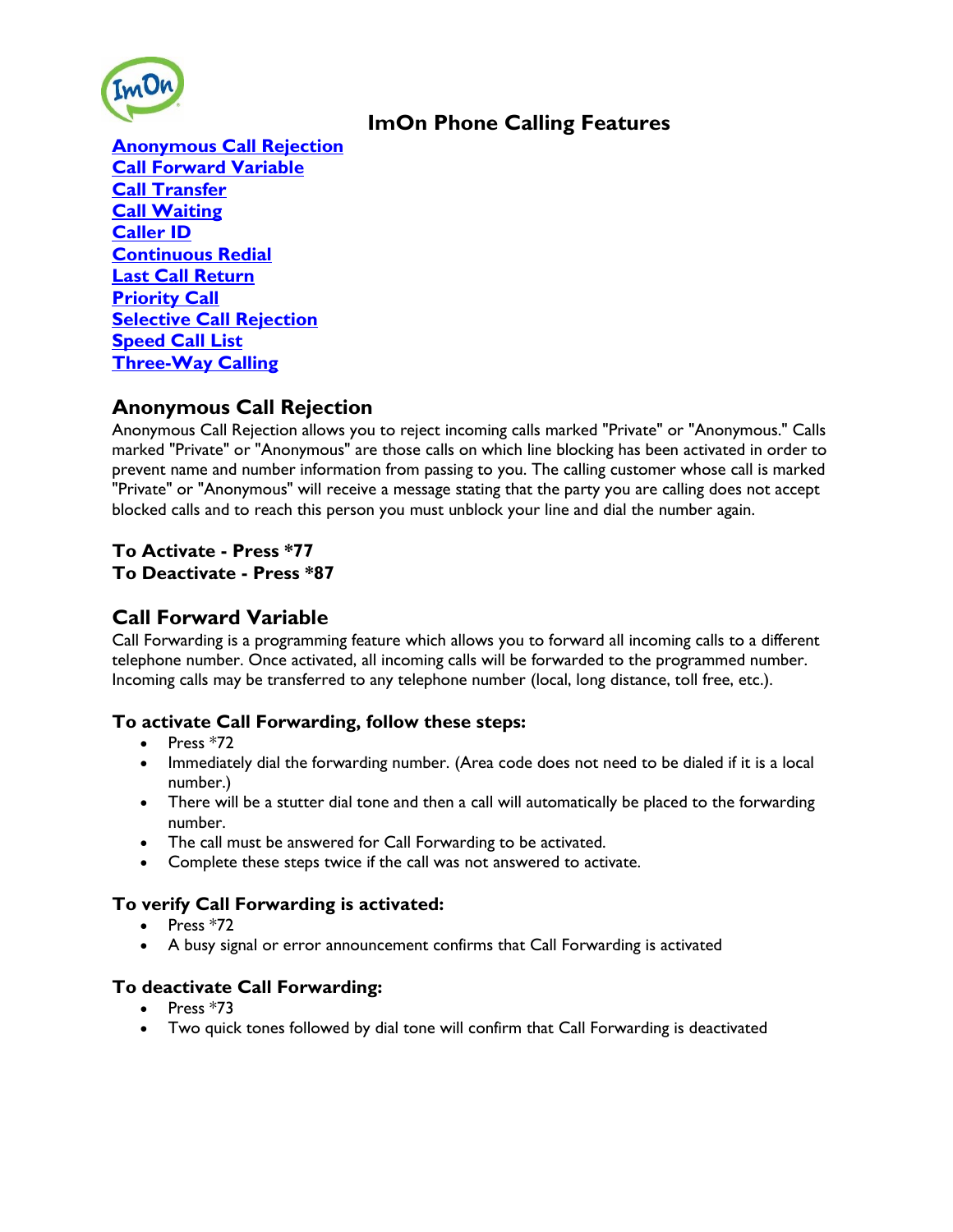

## **Call Transfer**

Call Transfer allows you to transfer an incoming call to any number that can be directly dialed, including long distance, and hang up without disconnecting the call.

### **To activate Call Transfer:**

- Press down on the switch hook or use the flash key. This places the caller on "hold" and provides a special dial tone
- Dial the number to which the caller will be transferred

#### **Do one of the following:**

- Hang up to complete the transfer
- Stay on the line until the distant party answers. Introduce the call then hang up
- Press down on the switch hook or use the flash key before or after the third party answers to allow for three-way conversation

## **Call Waiting**

Call Waiting allows you to receive a second call while you are already on the line. A brief tone alerts you that another call is waiting to be answered.

#### **To answer a Call Waiting call:**

- Press down on the switch hook or use the flash key to place the first call on hold. Connection with the Call Waiting caller is automatic.
- Press down on the switch hook or use the flash key to alternate between calling parties.

#### **To deactivate Call Waiting:**

• Press \*70. This can be done prior to placing a call or during an existing call

### **To restore Call Waiting:**

• The call is automatically restored when terminated

#### **Call Waiting ID:**

 Call Waiting ID allows incoming Call Waiting calls to be visually displayed on your Call Waiting ID display or Caller ID capable phone

## **Caller ID**

Caller ID Name & Number displays the name and/or number of the calling party before you answer the phone. Requires that you have or purchase a phone capable of displaying caller ID.

## **Continuous Redial**

Continuous Redial allows you to prompt ImOn to redial the telephone number when a telephone number you call is busy. A distinctive ring will alert you that the call can be completed. ImOn will try the busy line every 60 seconds for 30 minutes. If the call cannot be completed within 30 minutes the feature will time out.

### **To activate Continuous Redial:**

- $\bullet$  Press  $*66$
- A distinctive ring will you alert you that the call can be completed.
- Once the phone is picked up, the central office will automatically ring the called party.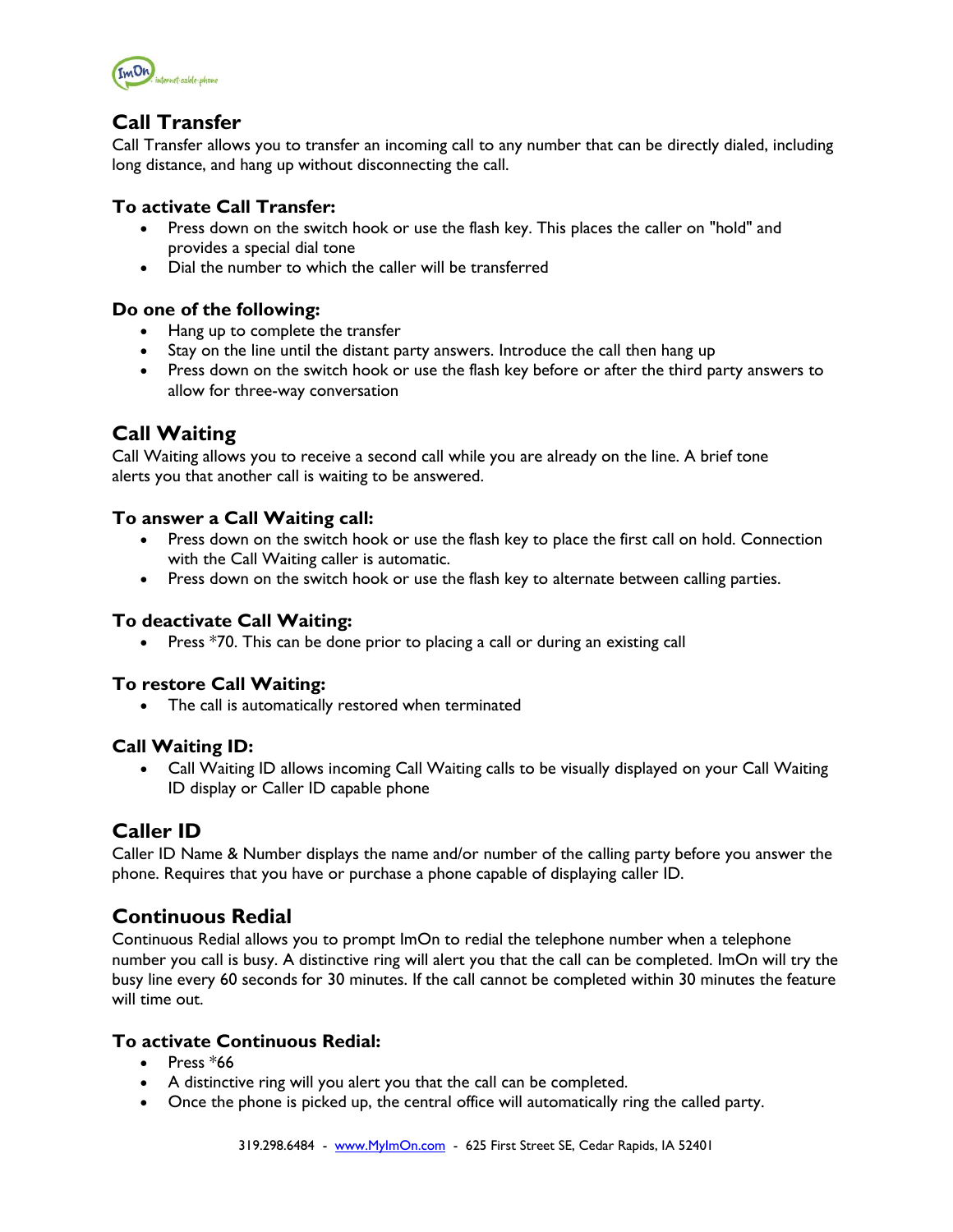

### **To deactivate Continuous Redial:**

 $\bullet$  Press  $*88$ 

## **Last Call Return**

Last Call Return/Callback allows you to hear the telephone number of the last incoming call, regardless of whether or not the call was answered. Last Call Return/Callback also allows you to "prompt" ImOn service to redial the telephone number at the last incoming call by dialing "1." The automatic redial function of this feature works in the same manner as Continuous Redial, redialing the number for up to 30 minutes and providing a distinctive ring when the call can be completed. Telephone numbers from incoming calls which are blocked are not given out with Last Call Return/Callback services, however the service will allow you to dial "1" to have ImOn service dial the number back.

### **To activate Last Call Return/Callback:**

- Press  $*69$  (1169 from a rotary phone)
- A distinctive ring will notify the user that the call can be completed. Once the phone is picked up, ImOn service will automatically ring the called party.

### **Deactivate Last Call Return/Callback:**

 $\bullet$  Press  $*89$ 

## **Priority Call**

Priority Call provides you with a distinctive ring or call waiting tone (if you subscribe to Call Waiting) when called from preselected telephone numbers. You can construct/modify the screening list. If you also subscribe to Call Waiting, a distinctive tone is heard for the selected set of numbers you choose. Calls other than from your selected numbers are received with a standard ring pattern.

### **To active Priority Call:**

- $\bullet$  Press  $*$ 61
- Follow the voice prompt instructions for establishing the Call Screening list

#### **These voice prompts allow the user to:**

- Create a list of numbers
- Add or delete numbers from the list
- Review the list
- Obtain dialing instructions

### **To deactivate Priority Call:**

- $\bullet$  Press  $*81$
- Follow the voice prompt instructions
- 7 or 10 digit numbers are allowed
- $\bullet$  It is not necessary to program the  $1+$  for toll calls
- Toll Free (800, 888, 877) numbers are not allowed
- International numbers are not allowed
- To remove all numbers from the list, press \*08 and hang up

## **Selective Call Rejection**

Selective Call Rejection gives you the option to block certain numbers from calling your phone.